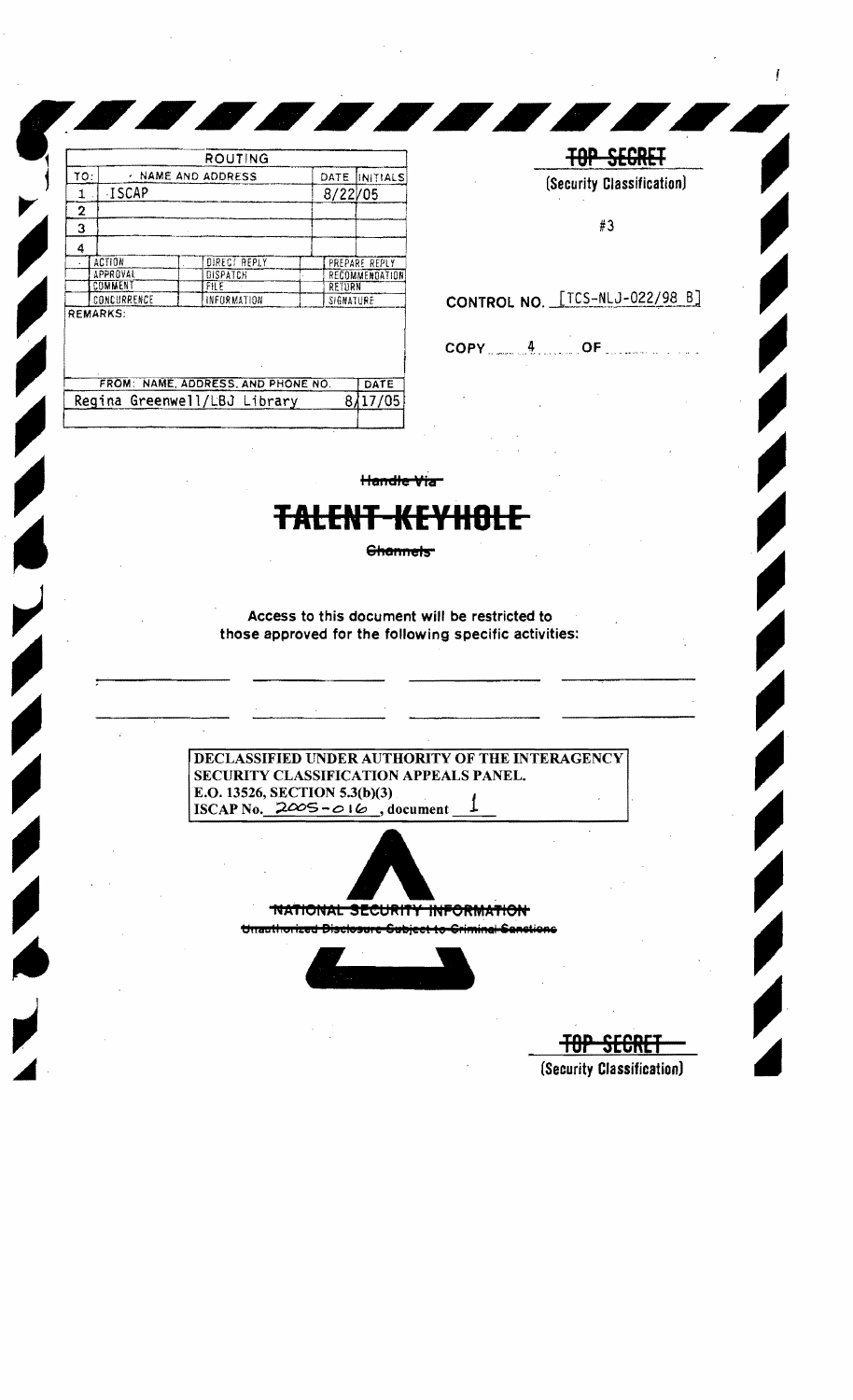LBJ LIBRARY<br>Mandatory Review<br>Case # NLJ 04.19913CAP Appeal<br>Document # 3



## The President's Daily Brief

<del>Secret</del> 20 April 1967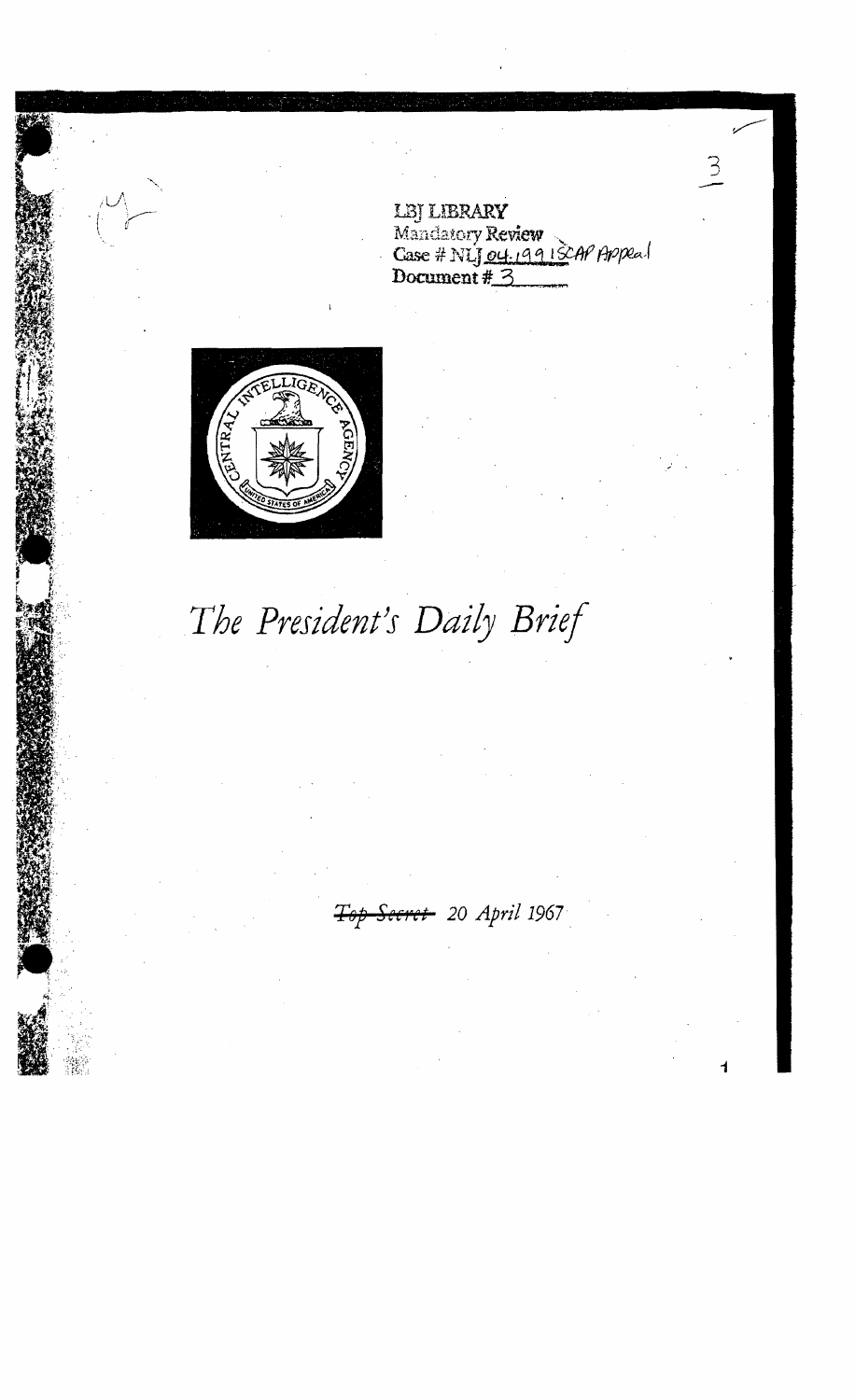DAILY BRIEF 20 APRIL 1967

 $\bullet$ 

..

> .•.

an Inggris.<br>Pangyayar

 $, \cdot$  "

..

 $\bullet$ 

ity.

Portion identified as unresponsive to appeal

•

. .

**TOP SECRET CONTAINS SIGINT AND KEYHOLE MATERIAL** 

**---------------------------.------------------\_.\_-----**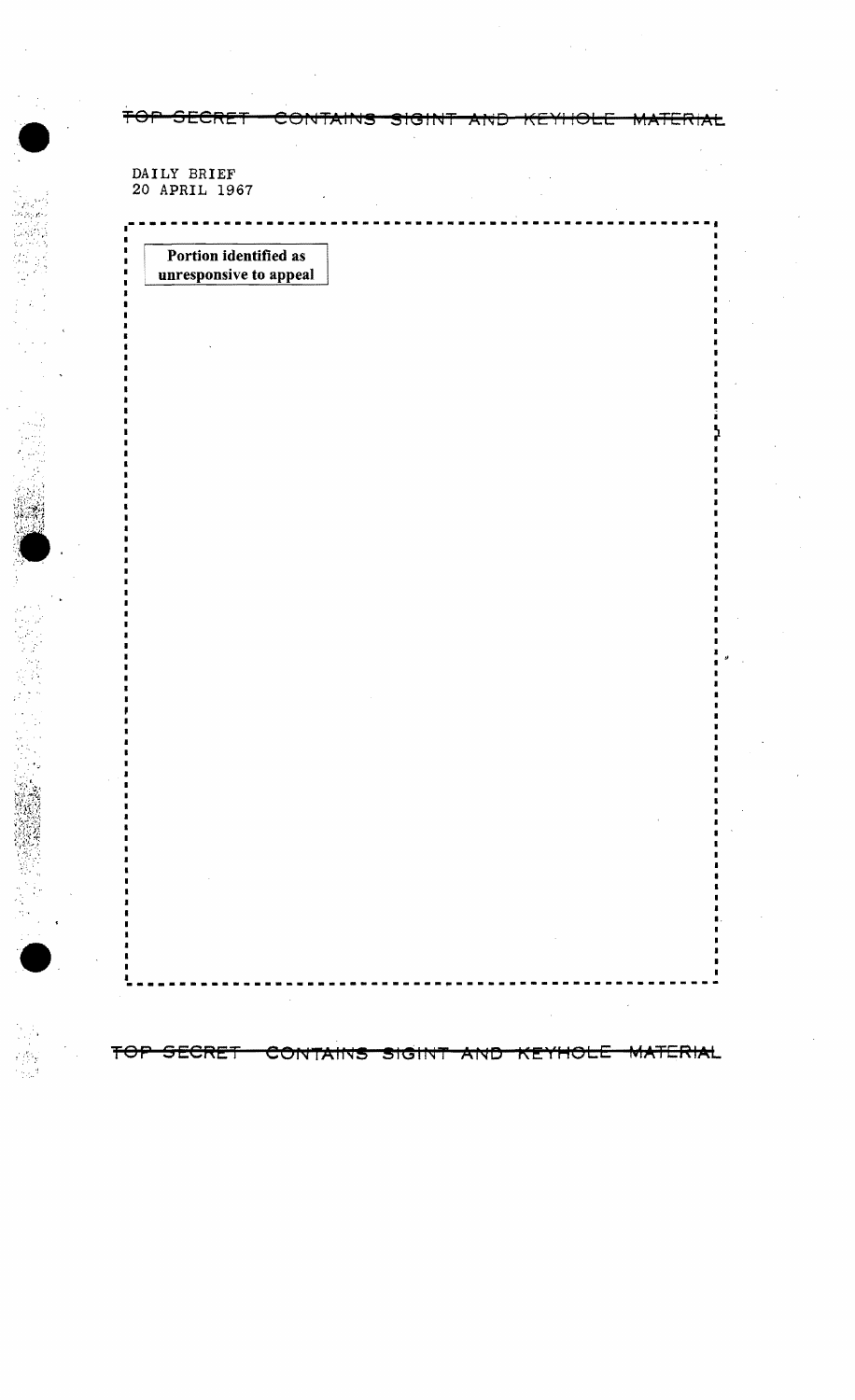╤⊖₹ <del>MATERIAL</del> <del>SECRET</del> CONTAINS SIGINT AND <u>KEYHOLE</u>

Portion identified as unresponsive to appeal

 $\sim$  +  $\pm$ 

<del>ERIAL</del> <del>SECRET</del> CONTAINS <del>AND</del> <del>⊀⊖⊦</del> <del>SIGINT</del>